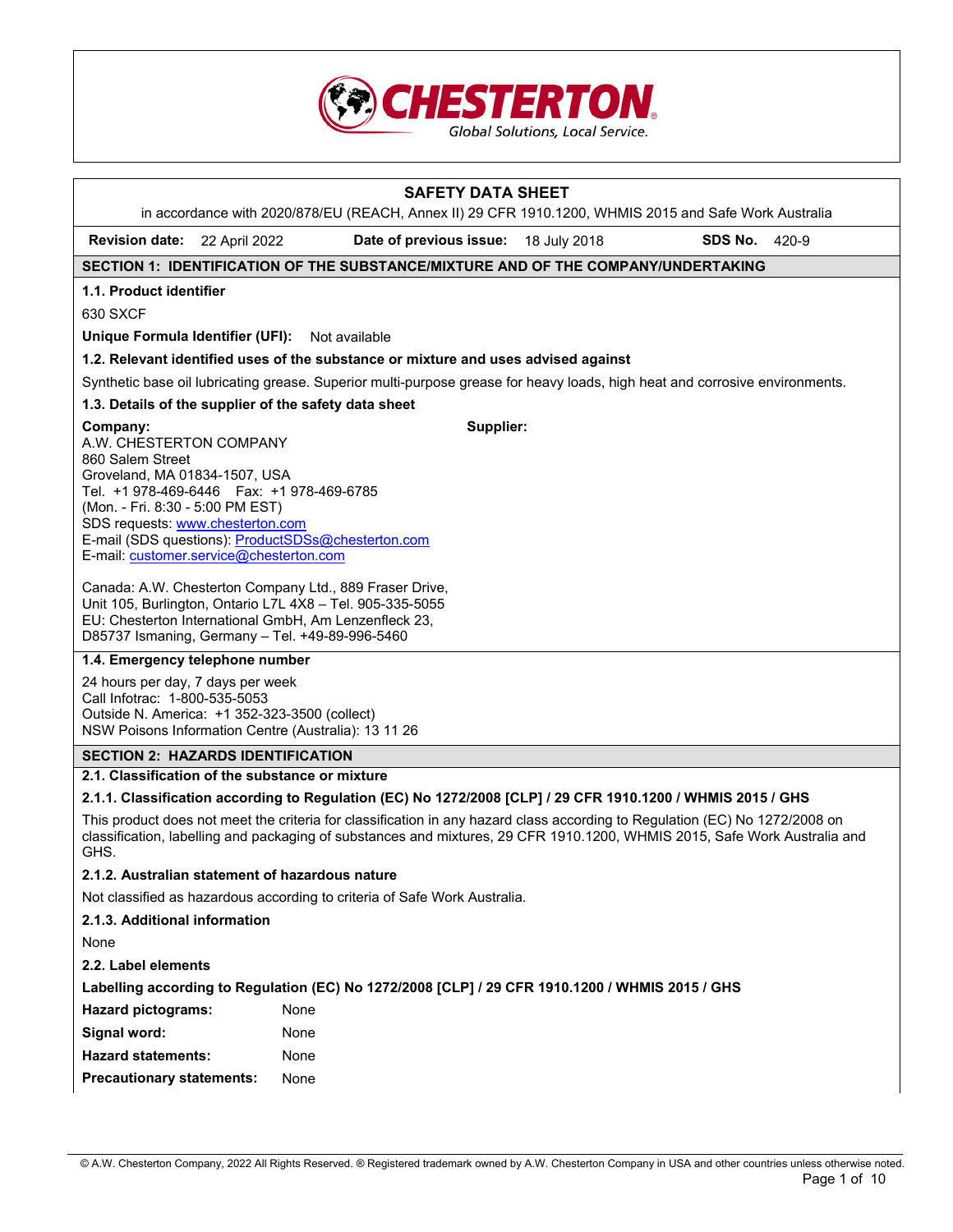| <b>Date: 22 April 2022</b>                                                                                                                                 |                                |                           |                                         |                                                                                                                                                                                                                          | <b>SDS No. 420-9</b>                                                                                     |
|------------------------------------------------------------------------------------------------------------------------------------------------------------|--------------------------------|---------------------------|-----------------------------------------|--------------------------------------------------------------------------------------------------------------------------------------------------------------------------------------------------------------------------|----------------------------------------------------------------------------------------------------------|
| <b>Supplemental information:</b>                                                                                                                           | <b>EUH208</b><br><b>EUH210</b> |                           | Safety data sheet available on request. | Contains Benzenesulfonic acid, C10-16-alkyl derivs., calcium salts, Sulfonic acids,<br>petroleum, calcium salts and Benzenesulfonic acid, mono-C16-24-alkyl derivs.,<br>calcium salts. May produce an allergic reaction. |                                                                                                          |
| 2.3. Other hazards                                                                                                                                         |                                |                           |                                         |                                                                                                                                                                                                                          |                                                                                                          |
|                                                                                                                                                            |                                |                           |                                         |                                                                                                                                                                                                                          |                                                                                                          |
| None                                                                                                                                                       |                                |                           |                                         |                                                                                                                                                                                                                          |                                                                                                          |
| <b>SECTION 3: COMPOSITION/INFORMATION ON INGREDIENTS</b>                                                                                                   |                                |                           |                                         |                                                                                                                                                                                                                          |                                                                                                          |
| 3.2. Mixtures<br>Hazardous Ingredients <sup>1</sup>                                                                                                        | % Wt.                          | <b>CAS No./</b><br>EC No. | <b>REACH</b><br>Reg. No.                | <b>CLP/GHS Classification</b>                                                                                                                                                                                            | <b>SCL, M-factor, ATE</b>                                                                                |
| Benzenesulfonic acid, C10-16-alkyl<br>derivs., calcium salts                                                                                               | $1 - 5$                        | 68584-23-6<br>271-529-4   | <b>NA</b>                               | Skin Sens. 1B, H317                                                                                                                                                                                                      | ATE (oral): > 5000<br>mg/kg<br>ATE (dermal): ><br>5000 mg/kg<br>ATE (inhalation,<br>mist): $> 1.9$ mg/l  |
| Calcium dodecylbenzenesulphonate                                                                                                                           | $1 - 3$                        | 26264-06-2<br>247-557-8   | <b>NA</b>                               | Acute Tox. 4, H302<br>Skin Irrit. 2, H315<br>Eye Dam. 1, H318<br>Aquatic Chronic 4, H413                                                                                                                                 | ATE (oral): 1300<br>mg/kg<br>ATE (dermal): ><br>5000 mg/kg                                               |
| Benzenamine, N-phenyl-, reaction<br>products with 2,4,4-trimethylpentene                                                                                   | $1 - 2$                        | 68411-46-1<br>270-128-1   | <b>NA</b>                               | Aquatic Chronic 3, H412                                                                                                                                                                                                  | ATE (oral): > 2000<br>mg/kg<br>ATE (dermal): ><br>2000 mg/kg                                             |
| Sulfonic acids, petroleum, calcium<br>salts                                                                                                                | $1 - 2$                        | 61789-86-4<br>263-093-9   | <b>NA</b>                               | Skin Sens. 1B, H317                                                                                                                                                                                                      | ATE (oral): > 5000<br>mg/kg<br>ATE (dermal): ><br>5000 mg/kg<br>ATE (inhalation,<br>mist): $> 1.9$ mg/l  |
| Benzenesulfonic acid, mono-C16-24-<br>alkyl derivs., calcium salts                                                                                         | $1 - 2$                        | 70024-69-0<br>274-263-7   | <b>NA</b>                               | Skin Sens. 1B, H317                                                                                                                                                                                                      | ATE (oral): > 5000<br>mg/kg<br>ATE (dermal): ><br>5000 mg/kg<br>ATE (inhalation,<br>mist): $> 1.9$ mg/l  |
| Other ingredients:                                                                                                                                         |                                |                           |                                         |                                                                                                                                                                                                                          |                                                                                                          |
| Calcium carbonate                                                                                                                                          | $10 - 20$                      | 471-34-1<br>207-439-9     | NA                                      | Not classified**                                                                                                                                                                                                         | ATE (oral): 6450<br>mg/kg                                                                                |
| Distillates (petroleum), solvent-<br>refined heavy paraffinic*                                                                                             | $7 - 13$                       | 64741-88-4<br>265-090-8   | <b>NA</b>                               | Not classified**                                                                                                                                                                                                         | ATE (oral): > 5000<br>mg/kg<br>ATE (dermal): ><br>2000 mg/kg<br>ATE (inhalation,<br>mist): $> 5.53$ mg/l |
| For full text of H-statements: see SECTION 16. *Contains less than 3 % DMSO extract as measured by IP 346.<br>**Substance with a workplace exposure limit. |                                |                           |                                         |                                                                                                                                                                                                                          |                                                                                                          |
| 1 Classified according to: • 29 CFR 1910.1200, 1915, 1916, 1917, Mass. Right-to-Know Law (ch. 40, M.G.LO. 111F)<br>• WHMIS 2015                            | • 1272/2008/EC, GHS, REACH     |                           |                                         |                                                                                                                                                                                                                          |                                                                                                          |

**Product:** 630 SXCF

• Safe Work Australia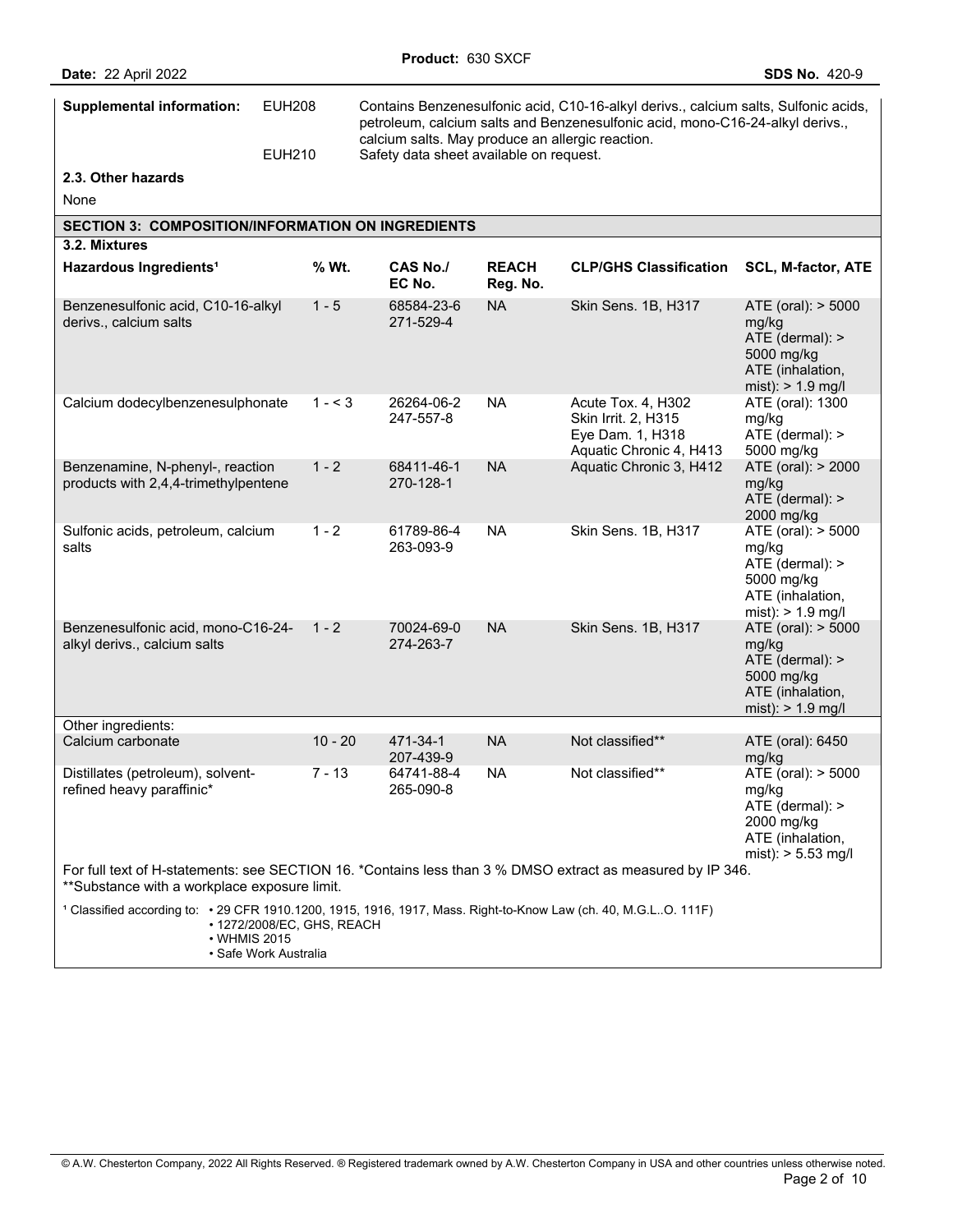# **SECTION 4: FIRST AID MEASURES 4.1. Description of first aid measures Inhalation:** Remove to fresh air. If not breathing, administer artificial respiration. Contact physician. **Skin contact:** Wash skin with soap and water. Contact physician if irritation persists. **Eye contact:** Rinse cautiously with water. Remove contact lenses, if present and easy to do. Continue rinsing. Contact physician if irritation persists. **Ingestion:** Do not induce vomiting. Contact physician. **Protection of first-aiders:** Avoid contact with the product while providing aid to the victim. See section 8.2.2 for recommendations on personal protective equipment. **4.2. Most important symptoms and effects, both acute and delayed** May cause mild eye irritation. **4.3. Indication of any immediate medical attention and special treatment needed** High velocity injection under the skin may leave a bloodless puncture wound subject to infection, disfigurement, lack of blood and may require amputation. Immediate treatment by a surgical specialist is recommended. **SECTION 5: FIREFIGHTING MEASURES 5.1. Extinguishing media Suitable extinguishing media:** Water spray, alcohol-resistant foam, dry chemical, or carbon dioxide **Unsuitable extinguishing media:** High volume water jet **5.2. Special hazards arising from the substance or mixture Hazardous combustion products:** Carbon Monoxide, Carbon Dioxide, oxides of Nitrogen and Sulfur and other toxic fumes. **Other hazards:** Do not allow runoff from firefighting to enter drains or water courses. **5.3. Advice for firefighters**  Recommend Firefighters wear self-contained breathing apparatus. **Australian HAZCHEM Emergency Action Code:** ●2 Z **SECTION 6: ACCIDENTAL RELEASE MEASURES 6.1. Personal precautions, protective equipment and emergency procedures** Utilize exposure controls and personal protection as specified in Section 8. **6.2. Environmental Precautions**  Keep out of sewers, streams and waterways. **6.3. Methods and material for containment and cleaning up** Contain spill to a small area. Pick up with absorbent material (sand, sawdust, clay, etc.) and place in a suitable container for disposal. **6.4. Reference to other sections**  Refer to section 13 for disposal advice. **SECTION 7: HANDLING AND STORAGE 7.1. Precautions for safe handling**  Utilize exposure controls and personal protection as specified in Section 8. Wash before eating, drinking or smoking. Injection into the body without immediate medical treatment may cause loss of affected part of the body. **7.2. Conditions for safe storage, including any incompatibilities** Store in a cool, dry area. Keep container closed when not in use. **7.3. Specific end use(s)**  No special precautions.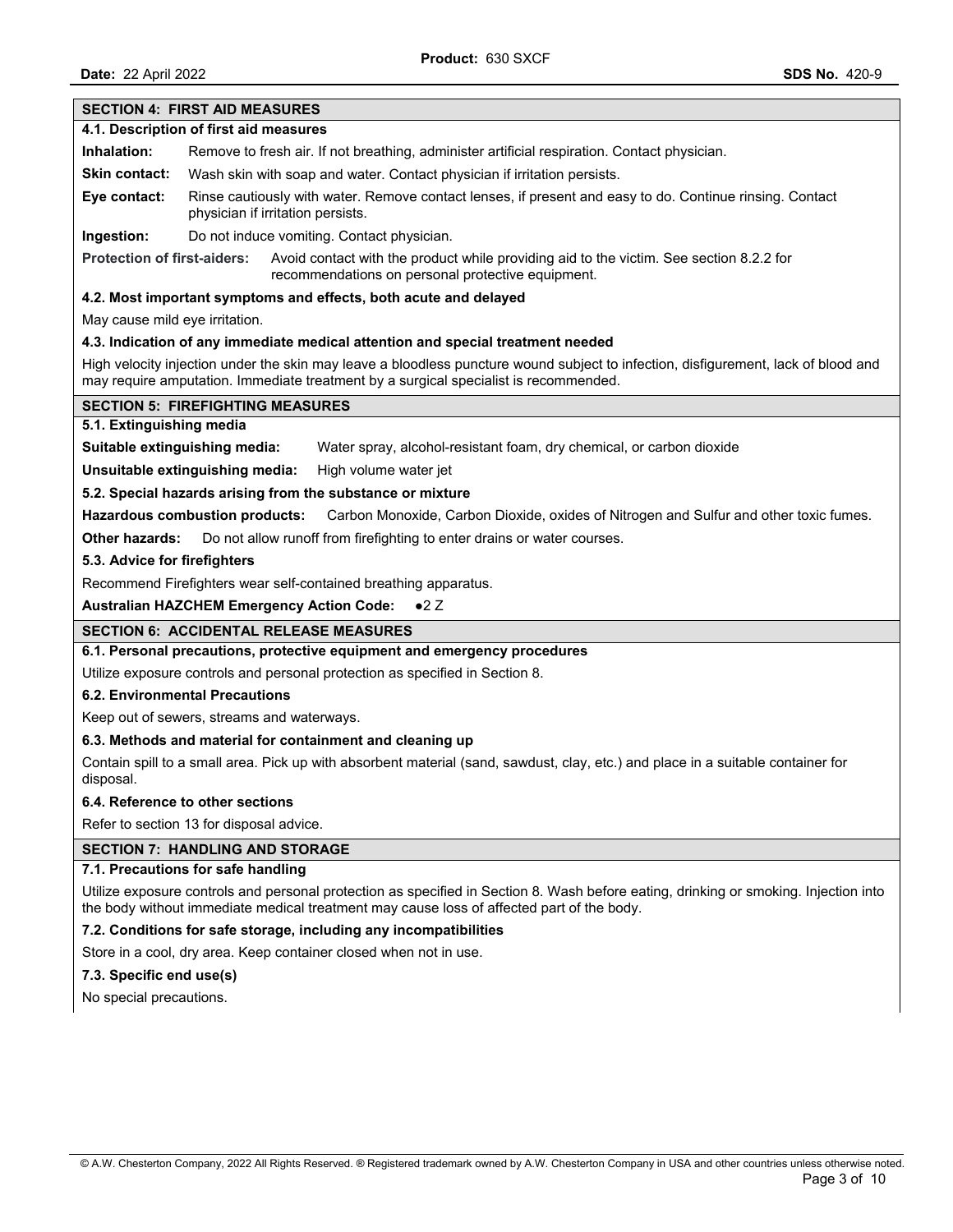#### **SECTION 8: EXPOSURE CONTROLS/PERSONAL PROTECTION**

### **8.1. Control parameters**

# **Occupational exposure limit values**

| Ingredients                                                                  | <b>OSHA PEL1</b><br>ppm | mg/m <sup>3</sup> | <b>ACGIH TLV<sup>2</sup></b><br>ppm | mg/m <sup>3</sup> | UK WEL <sup>3</sup><br>ppm | mg/m <sup>3</sup> | <b>AUSTRALIA ES<sup>4</sup></b><br>ppm | mg/m <sup>3</sup> |
|------------------------------------------------------------------------------|-------------------------|-------------------|-------------------------------------|-------------------|----------------------------|-------------------|----------------------------------------|-------------------|
| Benzenesulfonic acid, C10-16-<br>alkyl derivs., calcium salts                | N/A                     | N/A               | N/A                                 | N/A               | N/A                        | N/A               | N/A                                    | N/A               |
| Calcium<br>dodecylbenzenesulphonate                                          | N/A                     | N/A               | N/A                                 | N/A               | N/A                        | N/A               | N/A                                    | N/A               |
| Benzenamine, N-phenyl-,<br>reaction products with 2,4,4-<br>trimethylpentene | N/A                     | N/A               | N/A                                 | N/A               | N/A                        | N/A               | N/A                                    | N/A               |
| Sulfonic acids, petroleum,<br>calcium salts                                  | N/A                     | N/A               | N/A                                 | N/A               | N/A                        | N/A               | N/A                                    | N/A               |
| Benzenesulfonic acid, mono-<br>C16-24-alkyl derivs., calcium<br>salts        | N/A                     | N/A               | N/A                                 | N/A               | N/A                        | N/A               | N/A                                    | N/A               |
| Calcium carbonate                                                            | (total)<br>(resp.)      | 15<br>5           | (inhal.)<br>(resp.)                 | $10*$<br>3        | (inhal.)<br>(resp.)        | 10<br>4           | (inhal.)                               | 10                |
| Distillates (petroleum),<br>solvent-refined heavy                            | N/A                     | 5                 | N/A                                 | 5                 | N/A                        | N/A               | N/A                                    | 5                 |

paraffinic

\* Particles Not Otherwise Specified (PNOS)

<sup>1</sup> United States Occupational Health & Safety Administration permissible exposure limits

² American Conference of Governmental Industrial Hygienists threshold limit values

<sup>3</sup> EH40 Workplace exposure limits, Health & Safety Executive

⁴ Safe Work Australia, Workplace Exposure Standards for Airborne Contaminants

#### **Biological limit values**

No biological exposure limits noted for the ingredient(s).

# **Derived No Effect Level (DNEL) according to Regulation (EC) No 1907/2006:**

# **Workers**

| Substance                                                                | Route of exposure | Potential health effects  | <b>DNEL</b>            |
|--------------------------------------------------------------------------|-------------------|---------------------------|------------------------|
| Benzenamine, N-phenyl-, reaction<br>products with 2,4,4-trimethylpentene | Dermal            | Chronic effects, systemic | $0.62$ mg/kg           |
|                                                                          | Inhalation        | Chronic effects, systemic | 4.37 mg/m <sup>3</sup> |

Not available

#### **Predicted No Effect Concentration (PNEC) according to Regulation (EC) No 1907/2006:**

| Substance                                                                | Environmental protection target    | <b>PNEC</b>   |
|--------------------------------------------------------------------------|------------------------------------|---------------|
| Benzenamine, N-phenyl-, reaction<br>products with 2,4,4-trimethylpentene | Fresh water                        | $0.051$ mg/l  |
|                                                                          | Freshwater sediments               | 9320 mg/kg    |
|                                                                          | Marine water                       | $0.0051$ mg/l |
|                                                                          | Marine sediments                   | 932 mg/kg     |
|                                                                          | Soil (agricultural)                | 1860 mg/kg    |
|                                                                          | Microorganisms in sewage treatment | l mg/l        |

### **8.2. Exposure controls**

### **8.2.1. Engineering measures**

No special requirements. If exposure limits are exceeded, provide adequate ventilation.

#### **8.2.2. Individual protection measures**

**Respiratory protection:** Not normally needed. If exposure limits are exceeded, use an approved organic vapor respirator for mists.

**Protective gloves:** Chemical resistant gloves (e.g., neoprene)

#### **Eye and face protection:** Safety goggles or glasses.

© A.W. Chesterton Company, 2022 All Rights Reserved. ® Registered trademark owned by A.W. Chesterton Company in USA and other countries unless otherwise noted.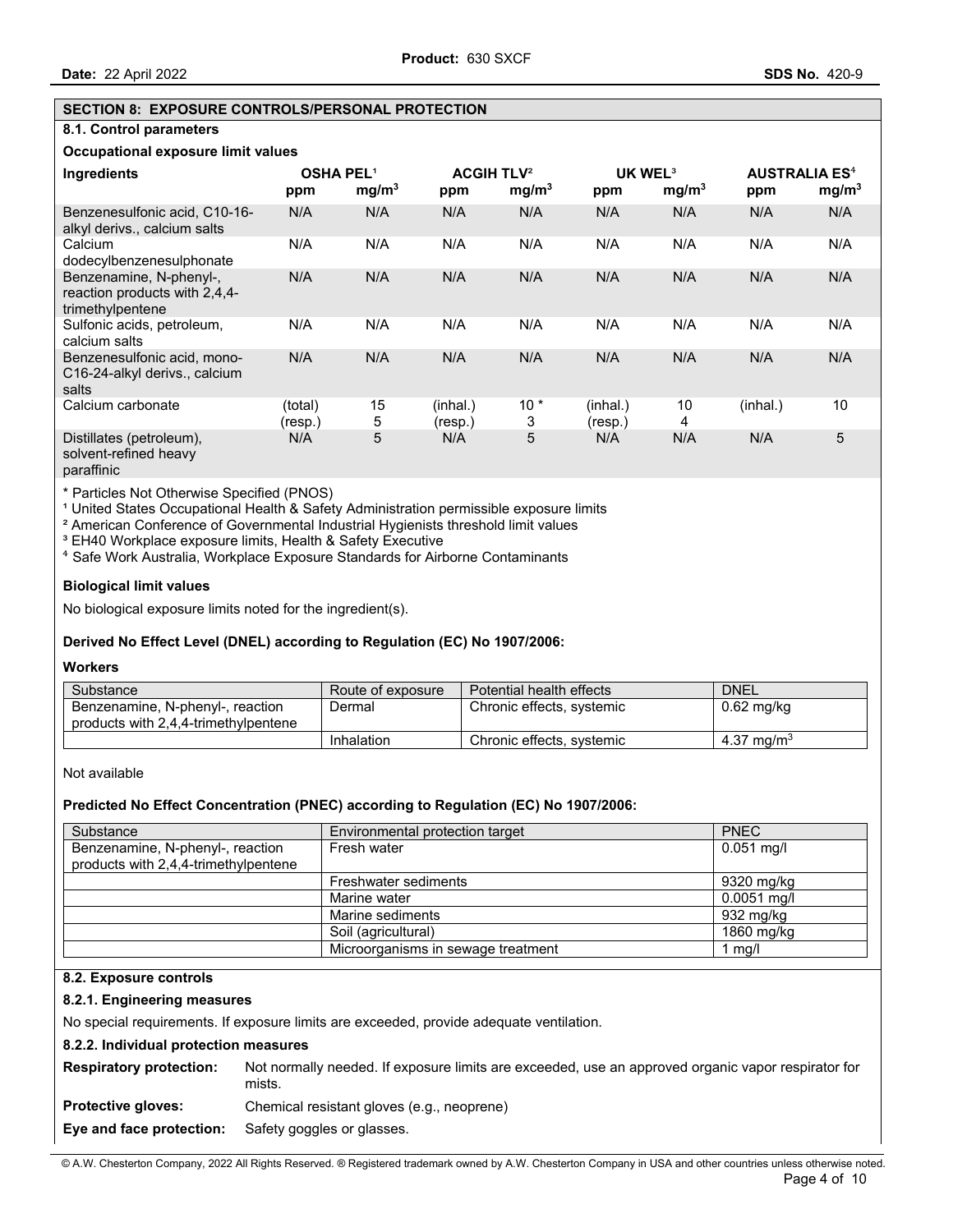| Other:                                                        | Long sleeves, long pants and good personal hygiene to minimize skin contact.         |                                                           |                                            |
|---------------------------------------------------------------|--------------------------------------------------------------------------------------|-----------------------------------------------------------|--------------------------------------------|
| 8.2.3. Environmental exposure controls                        |                                                                                      |                                                           |                                            |
| Refer to sections 6 and 12.                                   |                                                                                      |                                                           |                                            |
| <b>SECTION 9: PHYSICAL AND CHEMICAL PROPERTIES</b>            |                                                                                      |                                                           |                                            |
|                                                               | 9.1. Information on basic physical and chemical properties                           |                                                           |                                            |
| <b>Physical state</b><br>Colour                               | semi-solid<br>рH<br>cream                                                            | <b>Kinematic viscosity</b>                                | not applicable<br>46 cSt @ 40°C (base oil) |
| <b>Odour</b>                                                  | mild                                                                                 | Solubility in water                                       | insoluble                                  |
| <b>Odour threshold</b>                                        | not determined                                                                       | <b>Partition coefficient</b><br>n-octanol/water           | not applicable<br>not determined           |
| <b>Boiling point or range</b><br>Melting point/freezing point | not applicable<br>$> 204^{\circ}$ C ( $> 400^{\circ}$ F)                             | Vapour pressure @ 20°C<br>Density and/or relative density | $1.0$ kg/l                                 |
| % Volatile (by volume)                                        | negligible                                                                           | Weight per volume                                         | 8.3 lbs/gal.                               |
| <b>Flammability</b>                                           | no data available                                                                    | Vapour density (air=1)                                    | >1                                         |
| Lower/upper flammability                                      | not determined                                                                       | Rate of evaporation (ether=1)                             | $\leq 1$                                   |
| or explosion limits                                           |                                                                                      |                                                           |                                            |
| <b>Flash point</b><br><b>Method</b>                           | $>180^{\circ}$ C ( $>356^{\circ}$ F)<br>Open Cup                                     | % Aromatics by weight<br><b>Particle characteristics</b>  | 0<br>not applicable                        |
| <b>Autoignition temperature</b>                               | not determined                                                                       | <b>Explosive properties</b>                               | not determined                             |
| Decomposition temperature no data available                   |                                                                                      | <b>Oxidising properties</b>                               | not determined                             |
| 9.2. Other information                                        |                                                                                      |                                                           |                                            |
| None                                                          |                                                                                      |                                                           |                                            |
| SECTION 10: STABILITY AND REACTIVITY                          |                                                                                      |                                                           |                                            |
| 10.1. Reactivity                                              |                                                                                      |                                                           |                                            |
| Refer to sections 10.3 and 10.5.                              |                                                                                      |                                                           |                                            |
| 10.2. Chemical stability                                      |                                                                                      |                                                           |                                            |
| Stable under normal conditions.                               |                                                                                      |                                                           |                                            |
|                                                               |                                                                                      |                                                           |                                            |
| 10.3. Possibility of hazardous reactions                      |                                                                                      |                                                           |                                            |
|                                                               | No dangerous reactions known under conditions of normal use.                         |                                                           |                                            |
| 10.4. Conditions to avoid                                     |                                                                                      |                                                           |                                            |
| Open flames and red hot surfaces.                             |                                                                                      |                                                           |                                            |
| 10.5. Incompatible materials                                  |                                                                                      |                                                           |                                            |
|                                                               | Strong oxidizers like liquid Chlorine and concentrated Oxygen.                       |                                                           |                                            |
| 10.6. Hazardous decomposition products                        |                                                                                      |                                                           |                                            |
| Oxides of Carbon, Sulfur and other toxic fumes.               |                                                                                      |                                                           |                                            |
|                                                               |                                                                                      |                                                           |                                            |
| <b>SECTION 11: TOXICOLOGICAL INFORMATION</b>                  |                                                                                      |                                                           |                                            |
|                                                               | 11.1. Information on hazard classes as defined in Regulation (EC) No 1272/2008 / GHS |                                                           |                                            |
| <b>Primary route of exposure</b><br>under normal use:         | Skin and eye contact.                                                                |                                                           |                                            |
| <b>Acute toxicity -</b>                                       |                                                                                      |                                                           |                                            |
| Oral:                                                         | $ATE-mix > 5000$ mg/kg                                                               |                                                           |                                            |
|                                                               | Substance                                                                            | Test                                                      | Result                                     |
|                                                               | Benzenesulfonic acid, C10-16-alkyl<br>derivs., calcium salts                         | LD50, rat, (OECD 401)                                     | $> 5000$ mg/kg                             |
|                                                               | Calcium dodecylbenzenesulphonate                                                     | LD50, rat                                                 | 1300 mg/kg                                 |
|                                                               | Benzenamine, N-phenyl-, reaction<br>products with 2,4,4-trimethylpentene             | LD50, rat, (OECD 401)                                     | > 2000 mg/kg                               |
|                                                               | Sulfonic acids, petroleum, calcium salts                                             | LD50, rat, (OECD 401)                                     | $\overline{>}5000$ mg/kg                   |
|                                                               | Benzenesulfonic acid, mono-C16-24-                                                   | LD50, rat, (OECD 401)                                     | > 5000 mg/kg                               |
|                                                               | alkyl derivs., calcium salts                                                         | LD50, rat                                                 | $> 5000$ mg/kg                             |
|                                                               | Distillates (petroleum), solvent-refined<br>heavy paraffinic                         |                                                           |                                            |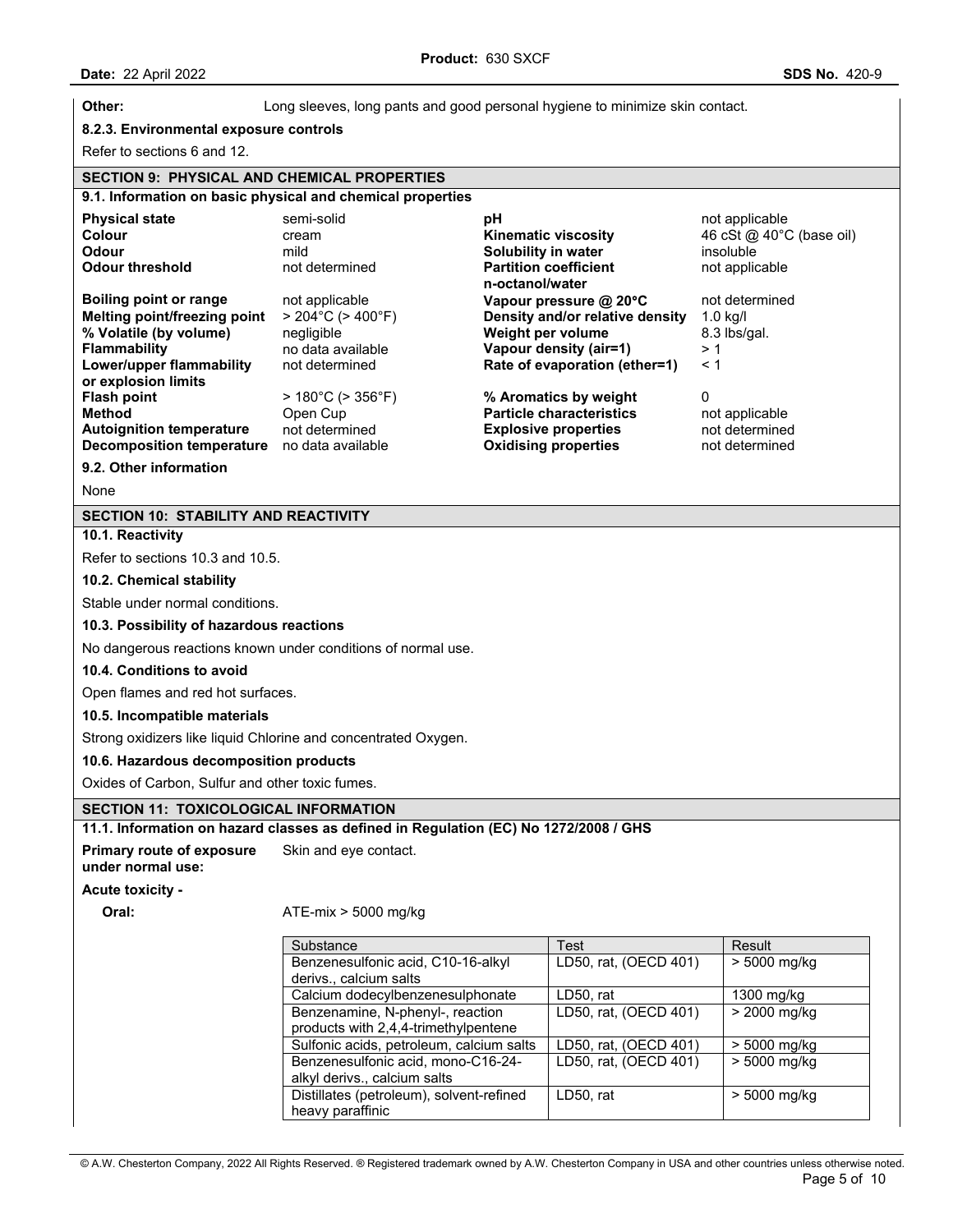| <b>Date: 22 April 2022</b> |  |  |
|----------------------------|--|--|
|                            |  |  |

| Dermal:                            | $ATE-mix > 5000$ mg/kg                                                               |                                       |                                |
|------------------------------------|--------------------------------------------------------------------------------------|---------------------------------------|--------------------------------|
|                                    | Substance                                                                            | Test                                  | Result                         |
|                                    | Benzenesulfonic acid, C10-16-alkyl<br>derivs., calcium salts                         | LD50, rabbit                          | $> 5000$ mg/kg                 |
|                                    | Calcium dodecylbenzenesulphonate                                                     | LD50, rat                             | > 5000 mg/kg (read-<br>across) |
|                                    | Benzenamine, N-phenyl-, reaction<br>products with 2,4,4-trimethylpentene             | LD50, rat                             | $> 2000$ mg/kg                 |
|                                    | Sulfonic acids, petroleum, calcium salts                                             | LD50, rat (OECD 402)                  | $> 5000$ mg/kg                 |
|                                    | Benzenesulfonic acid, mono-C16-24-<br>alkyl derivs., calcium salts                   | LD50, rat (OECD 402)                  | $> 5000$ mg/kg                 |
| Inhalation:                        | Based on available data, the classification criteria are not met.                    |                                       |                                |
|                                    | Substance                                                                            | Test                                  | Result                         |
|                                    | Benzenesulfonic acid, C10-16-alkyl<br>derivs., calcium salts                         | LC50, rat, mist (OPP 81-<br>3)        | $> 1.9$ mg/l                   |
|                                    | Sulfonic acids, petroleum, calcium salts                                             | LC50, rat, mist (OPP 81-<br>3)        | $> 1.9$ mg/l                   |
|                                    | Benzenesulfonic acid, mono-C16-24-<br>alkyl derivs., calcium salts                   | LC50, rat, mist (OPP 81-<br>3)        | $> 1.9$ mg/l                   |
|                                    | Distillates (petroleum), solvent-refined<br>heavy paraffinic                         | LC50, rat, mist                       | $> 5.53$ mg/l                  |
| <b>Skin corrosion/irritation:</b>  | Not classified, based on data from similar materials.                                |                                       |                                |
|                                    | Substance                                                                            | Test                                  | Result                         |
|                                    | Benzenesulfonic acid, C10-16-alkyl<br>derivs., calcium salts                         | Skin irritation, rabbit<br>(OECD 404) | Not irritating                 |
|                                    | Calcium dodecylbenzenesulphonate                                                     | Skin irritation, rabbit<br>(OECD 404) | Irritating                     |
|                                    | Benzenamine, N-phenyl-, reaction<br>products with 2,4,4-trimethylpentene             | Skin irritation, rabbit<br>(OECD 404) | Not irritating                 |
|                                    | Sulfonic acids, petroleum, calcium salts                                             | Skin irritation, rabbit<br>(OECD 404) | Not irritating                 |
|                                    | Benzenesulfonic acid, mono-C16-24-<br>alkyl derivs., calcium salts                   | Skin irritation, rabbit               | Not irritating                 |
| Serious eye damage/<br>irritation: | Not classified, based on data from similar materials. May cause mild eye irritation. |                                       |                                |
|                                    | Substance                                                                            | Test                                  | Result                         |
|                                    | Benzenesulfonic acid, C10-16-alkyl<br>derivs., calcium salts                         | Eye irritation, rabbit<br>(OECD 405)  | Not irritating                 |
|                                    | Calcium dodecylbenzenesulphonate                                                     | Eye irritation, rabbit                | Severe irritation              |
|                                    |                                                                                      | (OECD 405)                            |                                |
|                                    | Benzenamine, N-phenyl-, reaction<br>products with 2,4,4-trimethylpentene             | Eye irritation, rabbit<br>(OECD 405)  | Not irritating                 |
|                                    | Sulfonic acids, petroleum, calcium salts                                             | Eye irritation, rabbit                | Not irritating                 |
|                                    | Benzenesulfonic acid, mono-C16-24-<br>alkyl derivs., calcium salts                   | Eye irritation, rabbit                | Not irritating                 |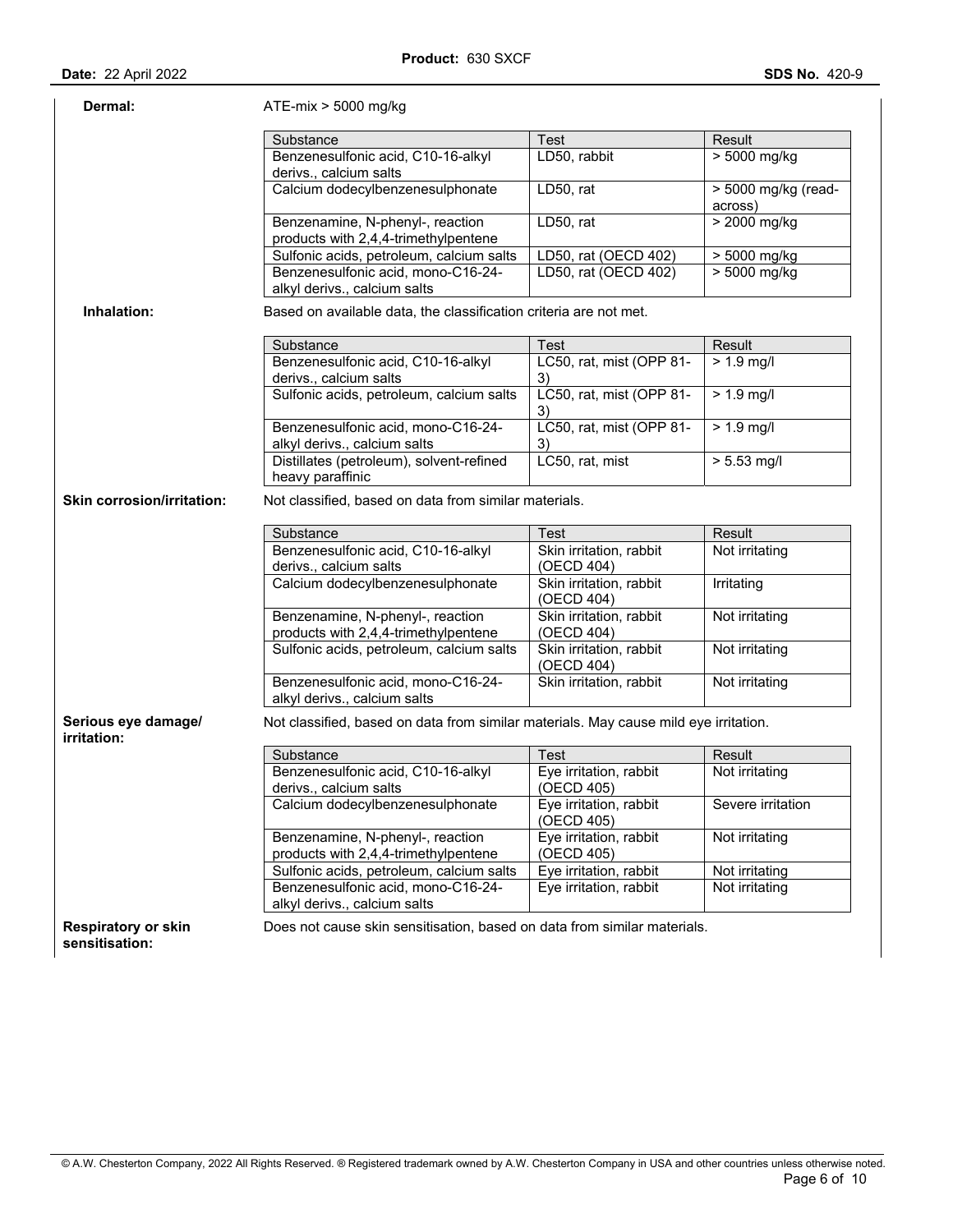|                               | trimethylpentene Ames test: negative.                                                                                                                                                    |                                                                               |                                                  |
|-------------------------------|------------------------------------------------------------------------------------------------------------------------------------------------------------------------------------------|-------------------------------------------------------------------------------|--------------------------------------------------|
|                               | Substance                                                                                                                                                                                | Test                                                                          | Result                                           |
|                               | Benzenesulfonic acid, C10-16-alkyl                                                                                                                                                       | Ames test (OECD 471)                                                          | negative (similar                                |
|                               | derivs., calcium salts                                                                                                                                                                   |                                                                               | material)                                        |
|                               | Benzenesulfonic acid, C10-16-alkyl<br>derivs., calcium salts                                                                                                                             | In vitro test, OECD 476                                                       | negative (similar<br>material)                   |
|                               | Benzenesulfonic acid, C10-16-alkyl                                                                                                                                                       | Micronucleus test,                                                            | negative                                         |
|                               | derivs., calcium salts                                                                                                                                                                   | mouse, oral                                                                   |                                                  |
|                               | Calcium dodecylbenzenesulphonate                                                                                                                                                         | Ames test (QSAR)                                                              | negative                                         |
|                               | Benzenamine, N-phenyl-, reaction<br>products with 2,4,4-trimethylpentene                                                                                                                 | Ames test                                                                     | negative                                         |
|                               | Sulfonic acids, petroleum, calcium salts                                                                                                                                                 | Ames test (OECD 471)                                                          | negative (similar<br>material)                   |
|                               | Sulfonic acids, petroleum, calcium salts                                                                                                                                                 | In vitro test, OECD 476                                                       | negative (similar<br>material)                   |
|                               | Benzenesulfonic acid, mono-C16-24-<br>alkyl derivs., calcium salts                                                                                                                       | Ames test (OECD 471)                                                          | negative                                         |
|                               | Benzenesulfonic acid, mono-C16-24-<br>alkyl derivs., calcium salts                                                                                                                       | In vitro test, OECD 476                                                       | negative                                         |
|                               | Distillates (petroleum), solvent-refined<br>heavy paraffinic                                                                                                                             | bacteria, OECD 471                                                            | negative                                         |
| <b>Reproductive toxicity:</b> | Administration (OSHA) or the European Chemicals Agency (ECHA).<br>Not classified, based on available data. Calcium carbonate: in animal studies, did not interfere<br>with reproduction. |                                                                               |                                                  |
|                               | Substance                                                                                                                                                                                | Test                                                                          | Result                                           |
|                               | Benzenesulfonic acid, C10-16-alkyl<br>derivs., calcium salts                                                                                                                             | 415, rat, male/female,<br>oral, 28 days                                       | $NOAEL \ge 500$<br>mg/kg (similar<br>material)   |
|                               | Calcium dodecylbenzenesulphonate                                                                                                                                                         | rat, male/female, oral, 20<br>days                                            | maternal NOAEL:<br>300 mg/kg<br>developmental    |
|                               |                                                                                                                                                                                          |                                                                               | NOAEL: 300 mg/kg                                 |
| STOT - single exposure:       | Not classified, based on available data. Benzenesulfonic acid, C10-16-alkyl derivs., calcium salts:<br>based on available data, the classification criteria are not met.                 |                                                                               |                                                  |
| STOT - repeated exposure:     | Not classified, based on available data. Benzenesulfonic acid, C10-16-alkyl derivs., calcium salts:<br>based on available data, the classification criteria are not met.                 |                                                                               |                                                  |
|                               |                                                                                                                                                                                          |                                                                               |                                                  |
|                               | Substance<br>Benzenesulfonic acid, C10-16-alkyl<br>derivs., calcium salts                                                                                                                | <b>Test</b><br>28-day oral subchronic<br>study (OECD 407) rat,<br>male/female | Result<br>NOAEL: 500 mg/kg<br>(similar material) |
|                               | Calcium dodecylbenzenesulphonate                                                                                                                                                         | 180-day oral subchronic                                                       | LOAEL: 115 mg/kg                                 |
|                               | Calcium dodecylbenzenesulphonate                                                                                                                                                         | study, rat, male/female<br>rat, male/female, 30 days                          | LOAEL: 250 mg/kg                                 |

# **11.2. Information on other hazards**

None known

### **SECTION 12: ECOLOGICAL INFORMATION**

Ecotoxicological data have not been determined specifically for this product. The information given below is based on a knowledge of the components and the ecotoxicology of similar substances.

### **12.1. Toxicity**

Calcium dodecylbenzenesulphonate: 96 h LC50 (fish) = 22 mg/l (OECD 203, read-across). Benzenamine, N-phenyl-, reaction products with 2,4,4-trimethylpentene: 96 h LC50 (fish) > 71 mg/l (OECD 203). Sulfonic acids, petroleum, calcium salts: 48 h EC50 (for daphnia) = > 100 mg/l (OECD 203).

© A.W. Chesterton Company, 2022 All Rights Reserved. ® Registered trademark owned by A.W. Chesterton Company in USA and other countries unless otherwise noted.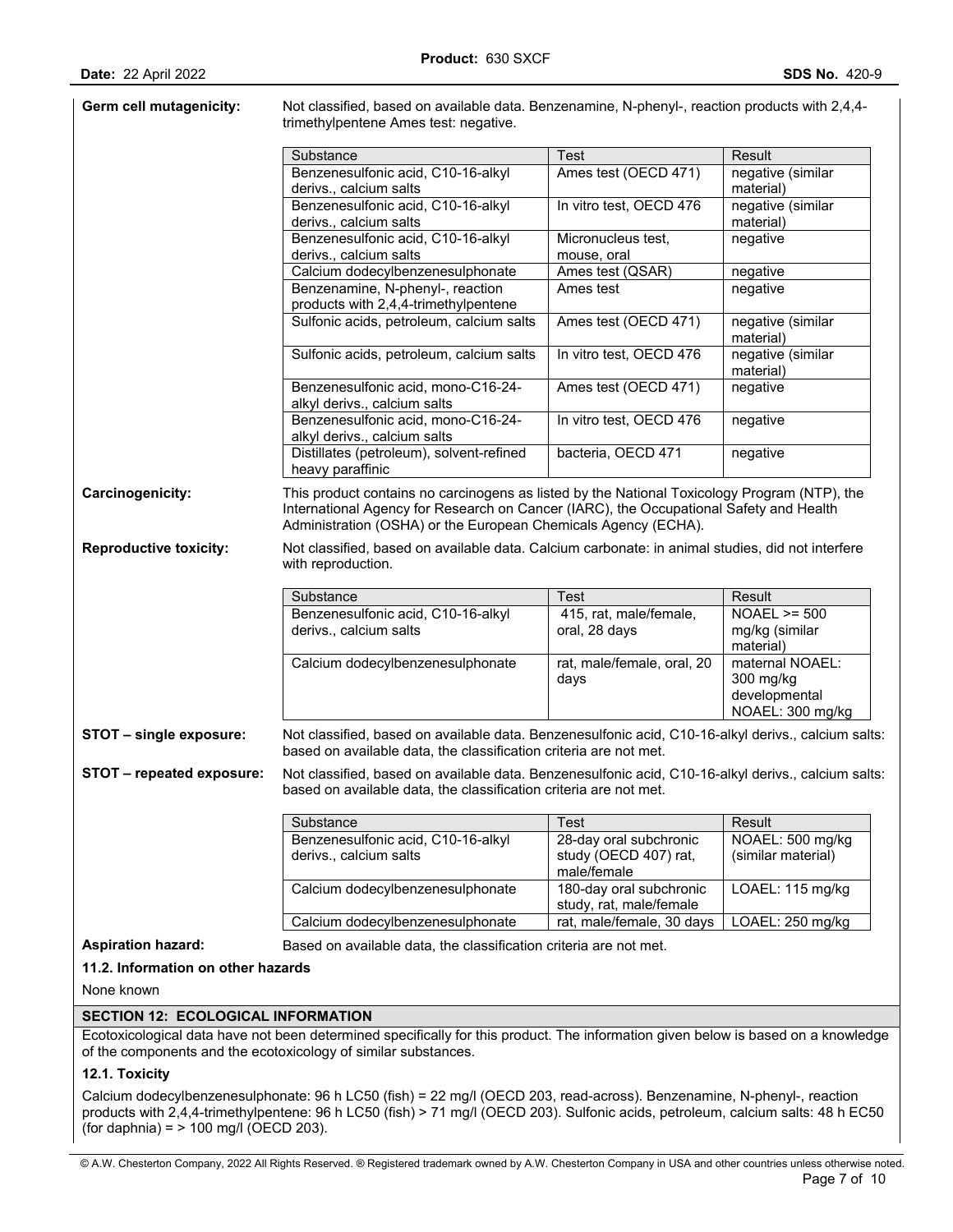### **12.2. Persistence and degradability**

Oil: not readily biodegradable. Benzenesulfonic acid, C10-16-alkyl derivs., calcium salts: not readily biodegradable (read-across). Calcium dodecylbenzenesulphonate: readily biodegradable. Benzenamine, N-phenyl-, reaction products with 2,4,4 trimethylpentene: not readily biodegradable (CO2 Evolution Test).

### **12.3. Bioaccumulative potential**

Oil: not expected to bioaccumulate. Calcium dodecylbenzenesulphonate: BCF = 104 (fish, 21 days).

#### **12.4. Mobility in soil**

Semi-solid. Insoluble in water. In determining environmental mobility, consider the product's physical and chemical properties (see Section 9). Oil products, improperly released to the environment, can cause ground and water pollution.

# **12.5. Results of PBT and vPvB assessment**

This mixture does not contain any substances that are assessed to be a PBT or a vPvB.

#### **12.6. Endocrine disrupting properties**

None known

## **12.7. Other adverse effects**

None known

### **SECTION 13: DISPOSAL CONSIDERATIONS**

# **13.1. Waste treatment methods**

Incinerate absorbed material with a properly licensed facility. Check local, state and national/federal regulations and comply with the most stringent requirement.

| <b>SECTION 14: TRANSPORT INFORMATION</b>                      |                                                                                                      |  |  |  |
|---------------------------------------------------------------|------------------------------------------------------------------------------------------------------|--|--|--|
| 14.1. UN number or ID number                                  |                                                                                                      |  |  |  |
| ADG/ADR/RID/ADN/IMDG/ICAO:                                    | <b>NOT APPLICABLE</b>                                                                                |  |  |  |
| TDG:                                                          | NOT APPLICABLE                                                                                       |  |  |  |
| US DOT:                                                       | <b>NOT APPLICABLE</b>                                                                                |  |  |  |
| 14.2. UN proper shipping name                                 |                                                                                                      |  |  |  |
| ADG/ADR/RID/ADN/IMDG/ICAO:                                    | NON-HAZARDOUS, NON REGULATED                                                                         |  |  |  |
| TDG:                                                          | NON-HAZARDOUS, NON REGULATED                                                                         |  |  |  |
| US DOT:                                                       | NON-HAZARDOUS, NON REGULATED                                                                         |  |  |  |
| 14.3. Transport hazard class(es)                              |                                                                                                      |  |  |  |
| ADG/ADR/RID/ADN/IMDG/ICAO:                                    | <b>NOT APPLICABLE</b>                                                                                |  |  |  |
| TDG:                                                          | <b>NOT APPLICABLE</b>                                                                                |  |  |  |
| US DOT:                                                       | <b>NOT APPLICABLE</b>                                                                                |  |  |  |
| 14.4. Packing group                                           |                                                                                                      |  |  |  |
| ADG/ADR/RID/ADN/IMDG/ICAO:                                    | <b>NOT APPLICABLE</b>                                                                                |  |  |  |
| TDG:                                                          | NOT APPLICABLE                                                                                       |  |  |  |
| US DOT:                                                       | <b>NOT APPLICABLE</b>                                                                                |  |  |  |
| 14.5. Environmental hazards                                   |                                                                                                      |  |  |  |
| NOT APPLICABLE                                                |                                                                                                      |  |  |  |
| 14.6. Special precautions for user                            |                                                                                                      |  |  |  |
| NOT APPLICABLE                                                |                                                                                                      |  |  |  |
| 14.7. Maritime transport in bulk according to IMO instruments |                                                                                                      |  |  |  |
| NOT APPLICABLE                                                |                                                                                                      |  |  |  |
| 14.8. Other information                                       |                                                                                                      |  |  |  |
| <b>NOT APPLICABLE</b>                                         |                                                                                                      |  |  |  |
| <b>SECTION 15: REGULATORY INFORMATION</b>                     |                                                                                                      |  |  |  |
|                                                               | 15.1. Safety, health and environmental regulations/legislation specific for the substance or mixture |  |  |  |
| 15.1.1. EU regulations                                        |                                                                                                      |  |  |  |
| <b>Authorisations under Title VII:</b>                        | Not applicable                                                                                       |  |  |  |
| <b>Restrictions under Title VIII:</b>                         | None                                                                                                 |  |  |  |
|                                                               |                                                                                                      |  |  |  |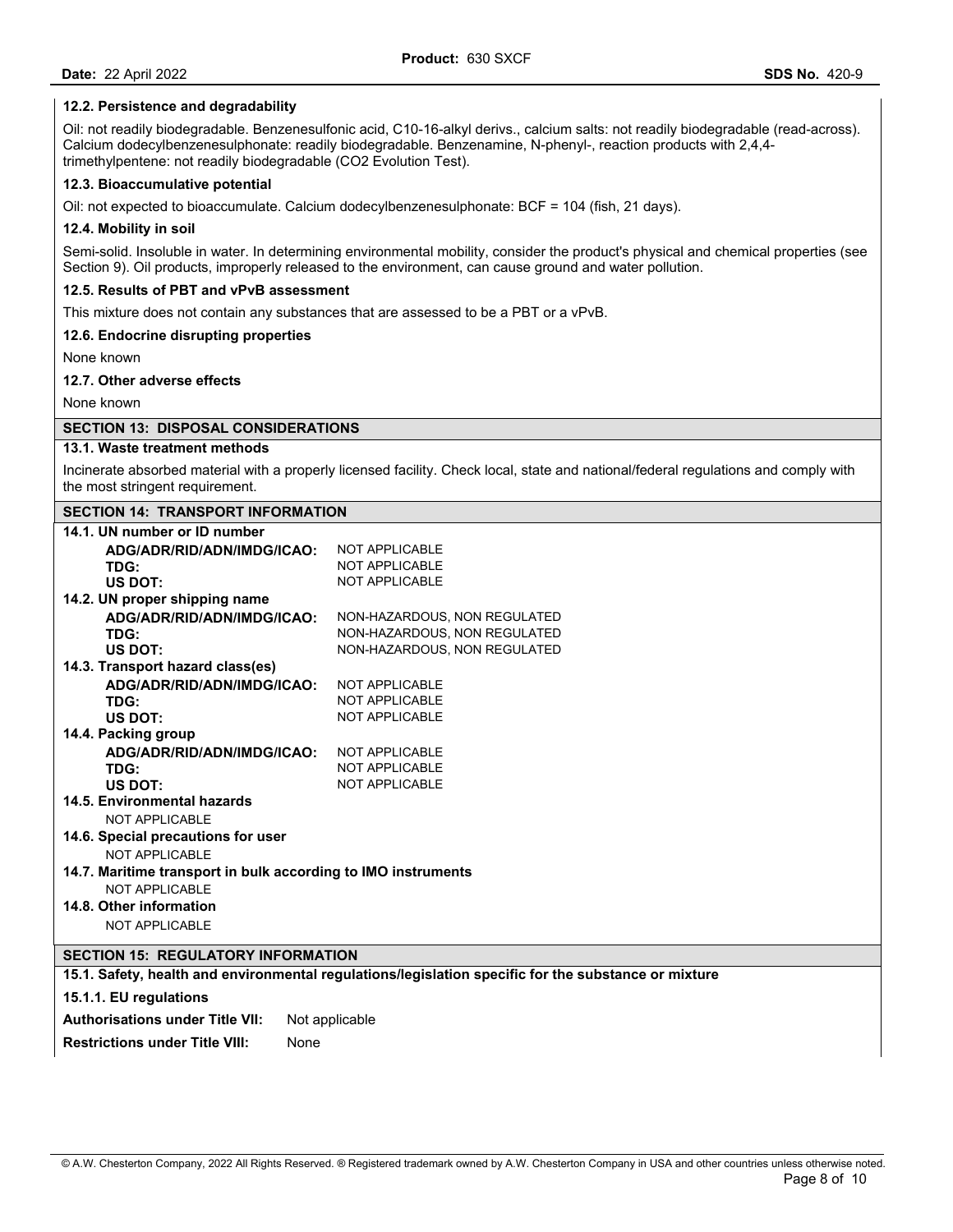| <b>Other EU regulations:</b>                       | None                                                                                                                                                                                                                                                                                                                                                                                                                                                                                                                                                                                                                                                                                                                                                                                                                                                                                                                                                                                                                                                                                                                                                                             |                                                                                                                                                                                                                                                                                                                                                                                                                                                                                                                                                                                                   |
|----------------------------------------------------|----------------------------------------------------------------------------------------------------------------------------------------------------------------------------------------------------------------------------------------------------------------------------------------------------------------------------------------------------------------------------------------------------------------------------------------------------------------------------------------------------------------------------------------------------------------------------------------------------------------------------------------------------------------------------------------------------------------------------------------------------------------------------------------------------------------------------------------------------------------------------------------------------------------------------------------------------------------------------------------------------------------------------------------------------------------------------------------------------------------------------------------------------------------------------------|---------------------------------------------------------------------------------------------------------------------------------------------------------------------------------------------------------------------------------------------------------------------------------------------------------------------------------------------------------------------------------------------------------------------------------------------------------------------------------------------------------------------------------------------------------------------------------------------------|
| 15.1.2. National regulations                       |                                                                                                                                                                                                                                                                                                                                                                                                                                                                                                                                                                                                                                                                                                                                                                                                                                                                                                                                                                                                                                                                                                                                                                                  |                                                                                                                                                                                                                                                                                                                                                                                                                                                                                                                                                                                                   |
| <b>US EPA SARA TITLE III</b>                       |                                                                                                                                                                                                                                                                                                                                                                                                                                                                                                                                                                                                                                                                                                                                                                                                                                                                                                                                                                                                                                                                                                                                                                                  |                                                                                                                                                                                                                                                                                                                                                                                                                                                                                                                                                                                                   |
| 312 Hazards:                                       |                                                                                                                                                                                                                                                                                                                                                                                                                                                                                                                                                                                                                                                                                                                                                                                                                                                                                                                                                                                                                                                                                                                                                                                  | Chemicals subject to reporting requirements of Section 313 of EPCRA<br>and of 40 CFR 372:                                                                                                                                                                                                                                                                                                                                                                                                                                                                                                         |
| None                                               |                                                                                                                                                                                                                                                                                                                                                                                                                                                                                                                                                                                                                                                                                                                                                                                                                                                                                                                                                                                                                                                                                                                                                                                  | None                                                                                                                                                                                                                                                                                                                                                                                                                                                                                                                                                                                              |
| Other national regulations:                        | None                                                                                                                                                                                                                                                                                                                                                                                                                                                                                                                                                                                                                                                                                                                                                                                                                                                                                                                                                                                                                                                                                                                                                                             |                                                                                                                                                                                                                                                                                                                                                                                                                                                                                                                                                                                                   |
| 15.2. Chemical safety assessment                   |                                                                                                                                                                                                                                                                                                                                                                                                                                                                                                                                                                                                                                                                                                                                                                                                                                                                                                                                                                                                                                                                                                                                                                                  |                                                                                                                                                                                                                                                                                                                                                                                                                                                                                                                                                                                                   |
|                                                    |                                                                                                                                                                                                                                                                                                                                                                                                                                                                                                                                                                                                                                                                                                                                                                                                                                                                                                                                                                                                                                                                                                                                                                                  | No Chemical Safety Assessment has been carried out for this substance/mixture by the supplier.                                                                                                                                                                                                                                                                                                                                                                                                                                                                                                    |
| <b>SECTION 16: OTHER INFORMATION</b>               |                                                                                                                                                                                                                                                                                                                                                                                                                                                                                                                                                                                                                                                                                                                                                                                                                                                                                                                                                                                                                                                                                                                                                                                  |                                                                                                                                                                                                                                                                                                                                                                                                                                                                                                                                                                                                   |
| <b>Abbreviations</b><br>and acronyms:              | ADG: Australian Dangerous Goods Code<br>ATE: Acute Toxicity Estimate<br><b>BCF: Bioconcentration Factor</b><br>cATpE: Converted Acute Toxicity point Estimate<br>ES: Exposure Standard<br>GHS: Globally Harmonized System<br>ICAO: International Civil Aviation Organization<br>IMDG: International Maritime Dangerous Goods<br>LC50: Lethal Concentration to 50 % of a test population<br>LD50: Lethal Dose to 50% of a test population<br><b>LOEL: Lowest Observed Effect Level</b><br>N/A: Not Applicable<br>NA: Not Available<br>NOEC: No Observed Effect Concentration<br>NOEL: No Observed Effect Level<br>PBT: Persistent, Bioaccumulative and Toxic substance<br>(Q)SAR: Quantitative Structure-Activity Relationship<br>REL: Recommended Exposure Limit<br><b>SCL: Specific Concentration Limit</b><br>SDS: Safety Data Sheet<br>STEL: Short Term Exposure Limit<br>STOT SE: Specific Target Organ Toxicity, Single Exposure<br>TDG: Transportation of Dangerous Goods (Canada)<br><b>TWA: Time Weighted Average</b><br>US DOT: United States Department of Transportation<br>vPvB: very Persistent and very Bioaccumulative substance<br>WEL: Workplace Exposure Limit | ADN: European Agreement concerning the International Carriage of Dangerous Goods by Inland Waterways<br>ADR: European Agreement concerning the International Carriage of Dangerous Goods by Road<br>CLP: Classification Labelling Packaging Regulation (1272/2008/EC)<br>OECD: Organization for Economic Co-operation and Development<br>REACH: Registration, Evaluation, Authorisation and Restriction of Chemicals Regulation (1907/2006/EC)<br>RID: Regulations concerning the International Carriage of Dangerous Goods by Rail<br>STOT RE: Specific Target Organ Toxicity, Repeated Exposure |
|                                                    |                                                                                                                                                                                                                                                                                                                                                                                                                                                                                                                                                                                                                                                                                                                                                                                                                                                                                                                                                                                                                                                                                                                                                                                  | WHMIS: Workplace Hazardous Materials Information System<br>Other abbreviations and acronyms can be looked up at www.wikipedia.org.                                                                                                                                                                                                                                                                                                                                                                                                                                                                |
| Key literature references<br>and sources for data: | Swedish Chemicals Agency (KEMI)                                                                                                                                                                                                                                                                                                                                                                                                                                                                                                                                                                                                                                                                                                                                                                                                                                                                                                                                                                                                                                                                                                                                                  | Commission des normes, de l'équité, de la santé et de la sécurité du travail (CNESST)<br>Chemical Classification and Information Database (CCID)<br>European Chemicals Agency (ECHA) - Information on Chemicals<br>Hazardous Chemical Information System (HCIS)<br>National Institute of Technology and Evaluation (NITE)<br>U.S. National Library of Medicine Toxicology Data Network (TOXNET)                                                                                                                                                                                                   |